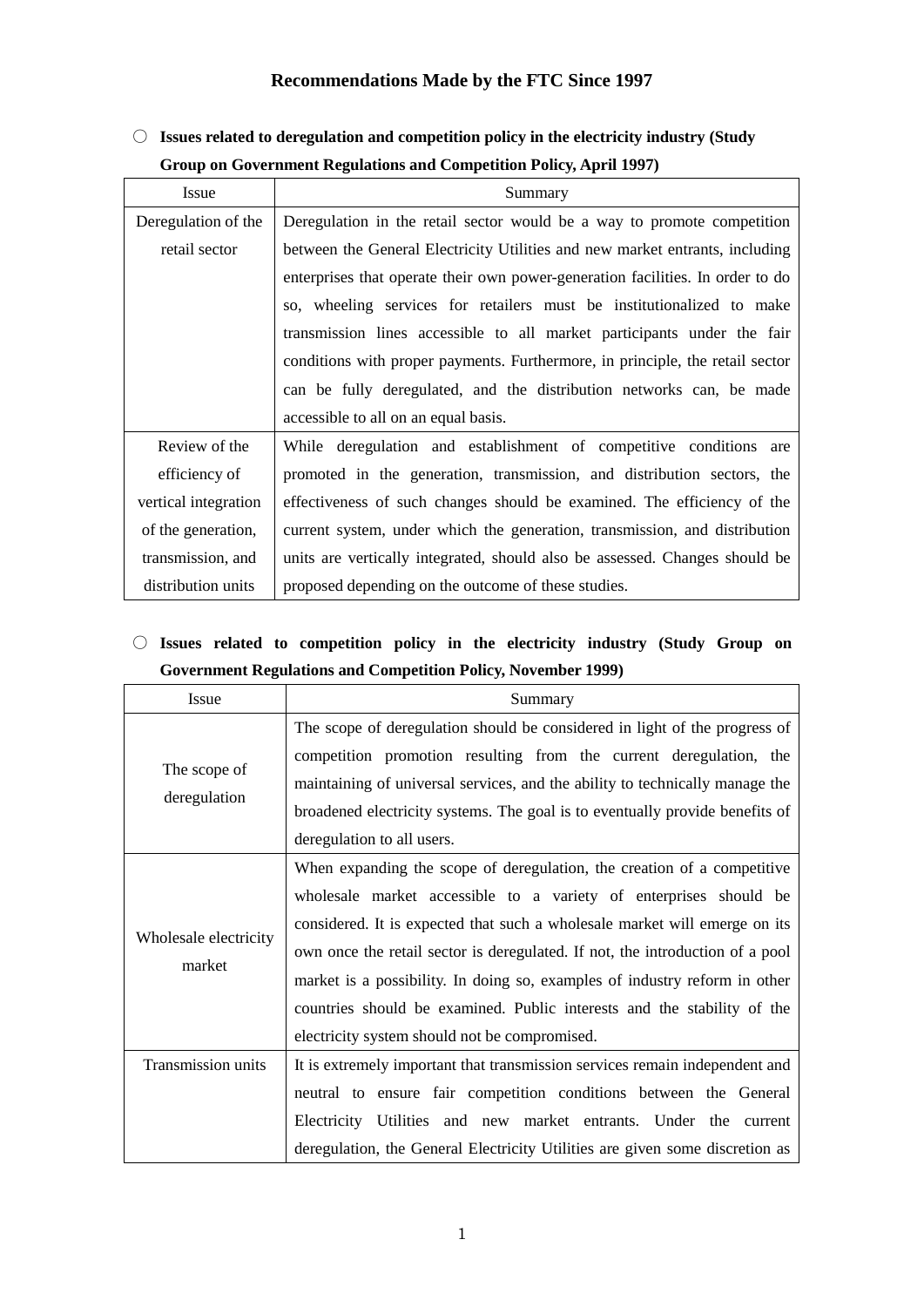| to how they plan to insure their transmission units' neutrality. However, |
|---------------------------------------------------------------------------|
| competition would escalate between the General Electricity Utilities and  |
| new market entrants once the scope of deregulation expands. Transmission  |
| units would then come under stronger pressure to ensure neutrality and    |
| make their operations more transparent.                                   |

## ○ **Deregulation and competition policy in the public-utility industry (Study Group on Government Regulations and Competition Policy, January 2001)**

| Issue                 | Summary                                                                         |
|-----------------------|---------------------------------------------------------------------------------|
|                       | To encourage more new market entrants into the public-utility industry, it is   |
|                       | important to lay the groundwork to allow for the creation of a market itself    |
|                       | in which effective competition takes place. In the electricity industry, for    |
| Introduction of a     | example, it is possible to broaden the area of deregulation, which is           |
| mechanism that        | currently limited to the market for large-scale uses of special high-voltage    |
| guarantees new        | electricity, to the market for high-voltage electricity. Therefore, measures to |
| market entry          | ensure neutrality of the General Electricity Utilities' transmission services,  |
|                       | as well as the introduction of a pool market accessible to new market           |
|                       | entrants, should be considered.                                                 |
|                       | New market entrants would not freely and fairly compete with existing           |
| Securing fair         | enterprises unless necessary competition conditions are in place to create a    |
| competition between   | level playing field. In order to secure such conditions, it is important to     |
| new market entrants   | create a basis for effective competition. For example, the monopolistic units   |
| and existing          | of the General Electricity Utilities should be prohibited from subsidizing      |
| enterprises           | their operations in the deregulated market. It is also important that operators |
|                       | of transmission and distribution networks maintain the independence.            |
|                       | Firewalls should definitely be created for operators of transmission and        |
|                       | distribution networks to maintain the neutrality. In addition, an independent   |
|                       | organization should be appointed to oversee the system with a transparent       |
|                       | method and ensure that the firewalls are not breached. It is important that     |
| The organizational    | necessary measures are implemented when improvements are required. If           |
| structure of existing | this method is not sufficient to secure neutrality, the very organizational     |
| monopolistic          | structure of the existing monopolistic enterprises that operate the networks    |
| enterprises           | should be examined. For example, the operation unit of the transmission         |
|                       | and distribution networks could functionally be unbundled from the              |
|                       | General Electricity Utilities in order to be managed by independent             |
|                       | organizations without a change of the ownership of the said networks. It is     |
|                       | also possible to organizationally unbundle and create new enterprises.          |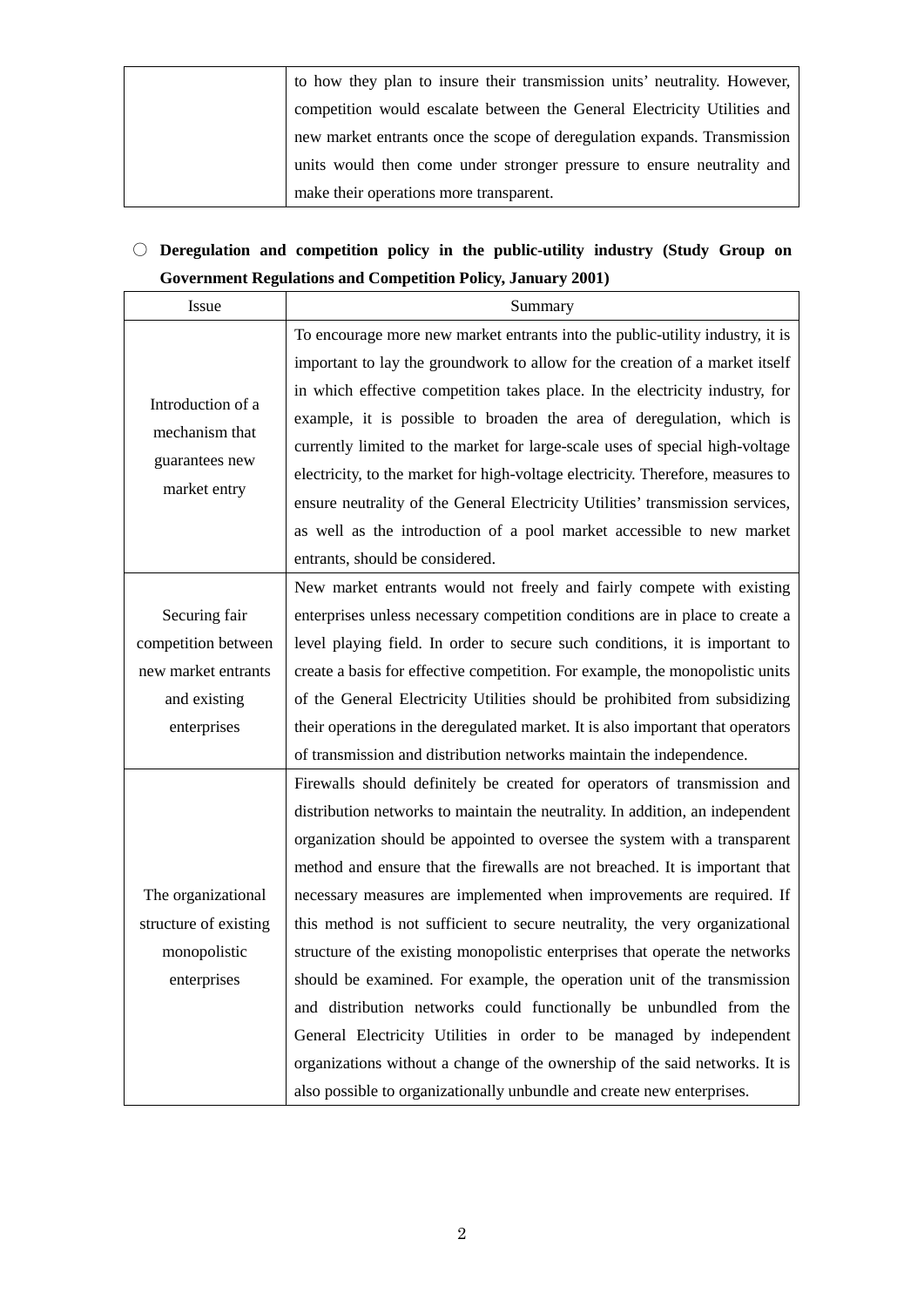### ○ **Improvement of environment for the promotion of competition in the electricity industry (Study Group on Government Regulations and Competition Policy, June 2002)**

| Issue                                                         | Summary                                                                          |
|---------------------------------------------------------------|----------------------------------------------------------------------------------|
| Review of a system                                            | If the scope of deregulation is expanded, it would be inappropriate to           |
| of interchanging                                              | maintain a system in which electricity utilities interchange excess              |
| electricity among                                             | electricity to one another. The system must be reviewed, and abolished if        |
| electricity utilities                                         | necessary.                                                                       |
| through the Central                                           |                                                                                  |
| <b>Electric Power</b>                                         |                                                                                  |
| Council                                                       |                                                                                  |
| Efficient and fair use                                        | Much of the capacity of interconnected lines is taken up by the practice of      |
|                                                               | the General Electricity Utilities interchanging electricity to one another in    |
| of interconnected                                             | times of need. Measures must be taken to prevent such transactions from          |
| lines                                                         | disrupting efficient and fair use of the interconnected lines.                   |
|                                                               | To promote competition in the generation and retail sectors, it is necessary     |
|                                                               | to establish a pool market (an electric power exchange). Such a market           |
| Establishment of an                                           | would allow new market entrants and enterprises that operate their own           |
| electric power                                                | power-generation facilities to freely engage in real-time trading, next-day      |
| exchange                                                      | contract trading, forward trading, and various other deals. By doing so, the     |
|                                                               | said enterprises would be able to expand their supply destination of excess      |
|                                                               | electricity, and it would become easier for new market entrants to procure       |
|                                                               | such electricity.                                                                |
|                                                               | The current payment structure for wheeling services needs a radical              |
|                                                               | revision, while considering efficiency of wheeling services. The General         |
| Measures to promote                                           | Electricity utilities' practice of charging electricity providers a surcharge    |
| widespread                                                    | when electricity is delivered beyond their service areas may have to be          |
| competition                                                   | abolished. For discussing these issues, Germany's wheeling services, as          |
|                                                               | well as the European Union's efforts to provide electricity across borders,      |
|                                                               | could be studied.                                                                |
| Resolution of the                                             | If the General Electricity Utilities continue to operate the electricity system, |
| General Electricity                                           | measures must be taken to ensure that the transmission units do not share        |
| Utilities' unfair                                             | information on transactions with the General Electricity Utilities' other        |
| advantage in                                                  | units. At the same time, the General Electricity Utilities should share          |
| obtaining information                                         | information, such as users' pattern of electricity demand and requirements       |
| on transactions                                               | for obtaining wheeling services, with new market entrants.                       |
| Transparency of the<br>operation of the<br>electricity system | Information concerning the operation of the electricity system, such as          |
|                                                               | operating conditions and rules, should be available to the public. Measures      |
|                                                               | must be taken to make the operation transparent. If the General Electricity      |
|                                                               | Utilities operate the networks, in addition to the above measures, they          |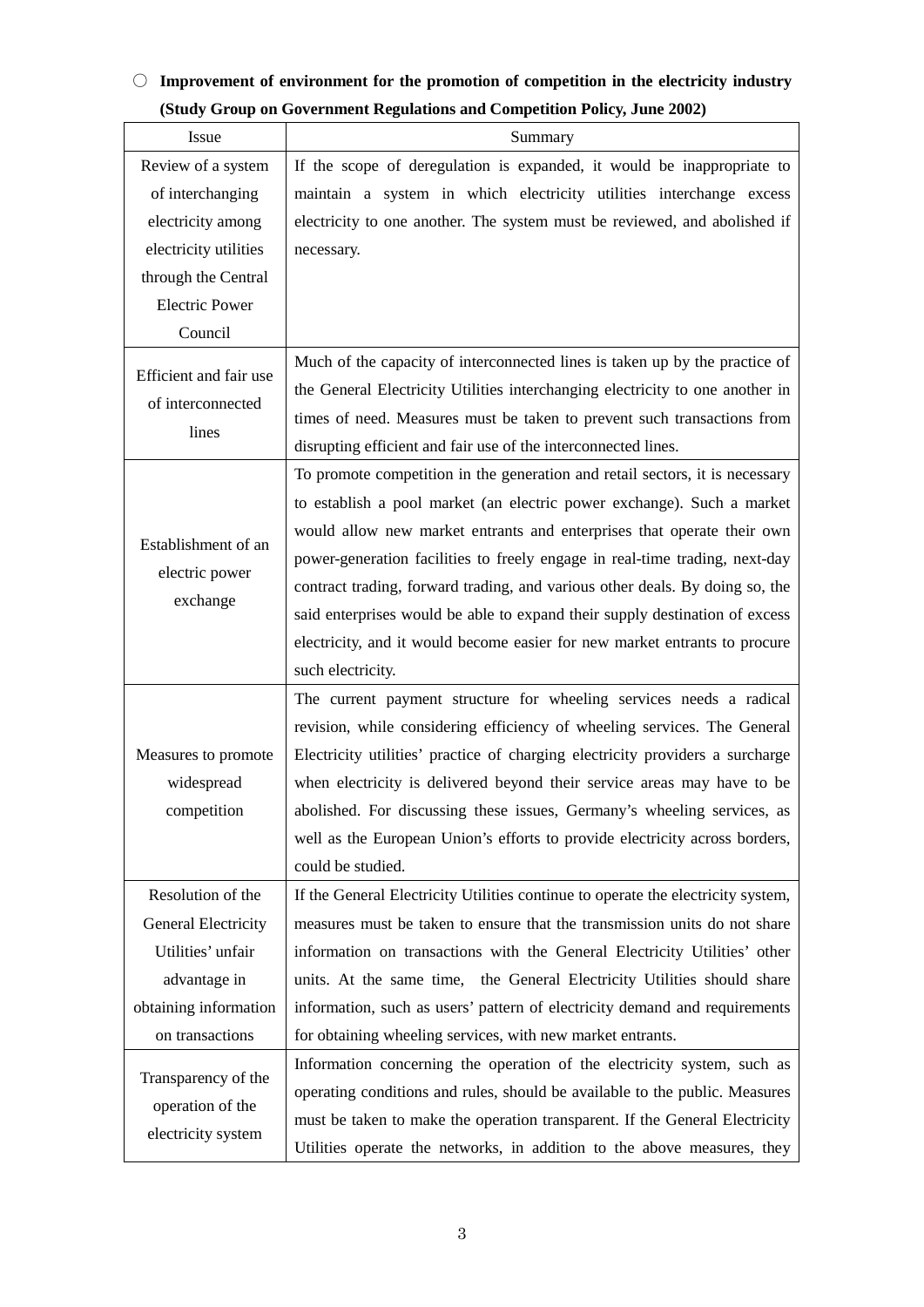|                        | should be required by law to strictly unbundle the accounting of the           |
|------------------------|--------------------------------------------------------------------------------|
|                        | networks from that of other units. These accounts should be audited by         |
|                        | certified accountants.                                                         |
|                        | If the scope of deregulation is greatly expanded, there may be a conflict of   |
|                        | interest between the General Electricity Utilities and the extended            |
|                        | electricity distribution. Fair and proper measures should be considered for    |
| Promotion of           | the expansion and operation of interconnected lines that connect the           |
| distribution over a    | General Electricity Utilities' service areas. Currently, these networks are    |
| wide area              | used mostly for mutual interchange among the General Electricity Utilities     |
|                        | and wholesale transactions. However, new market entrants should be             |
|                        | allowed to have equal access to the networks, and the cost of the network      |
|                        | operation should be fairly burdened by all participants.                       |
|                        | The neutrality and transparency of the transmission and distribution           |
|                        | networks could theoretically be maintained by unbundling their accounting      |
|                        | from the rest of the General Electricity Utilities, by controlling the flow of |
|                        | information, and by implementing stricter regulations. However, these          |
| Operation of the       | measures may not be practical because regulatory oversight can be too          |
| electricity system     | costly.                                                                        |
|                        | Therefore, in order to ensure that conditions for effective competition are in |
|                        | place before full deregulation takes place, the operation of transmission and  |
|                        | distribution networks may have to be completely unbundled from the rest        |
|                        | of the General Electricity Utilities.                                          |
| Establishment of a     | To maintain the effectiveness of the measures for ensuring the neutrality of   |
| supervisory            | transmission and distribution networks, regulations and oversight of the       |
| organization for       | electricity system operation are necessary. Because oversight of               |
| ensuring neutrality of | transmission and distribution networks requires expertise, network             |
| operation of the       | operation could be supervised by an organization similar to the Federal        |
| electricity system     | Energy Regulatory Commission of the United States.                             |
|                        |                                                                                |

# ○ **Competition in electricity market and issues concerned (FTC, June 2006)**

| <b>Issue</b>            | Summary                                                                       |
|-------------------------|-------------------------------------------------------------------------------|
|                         | For users to have more options, not only the General Electricity Utilities in |
| More electricity to be  | the area but also other retailers should be given easy access to electricity  |
| supplied in order to    | sources. If generators that have been providing electricity to the General    |
| increase trading at the | Electricity Utilities seek to terminate contracts and start supplying         |
| electric power          | electricity to PPSs or the electric power exchange, the General Electricity   |
| exchange                | Utilities should not prevent the generators from doing so unless there are    |
|                         | justifiable reasons, such as concerns about supply disruptions.               |
| Strengthening           | The electric power exchange plans to release trading statistics that could be |